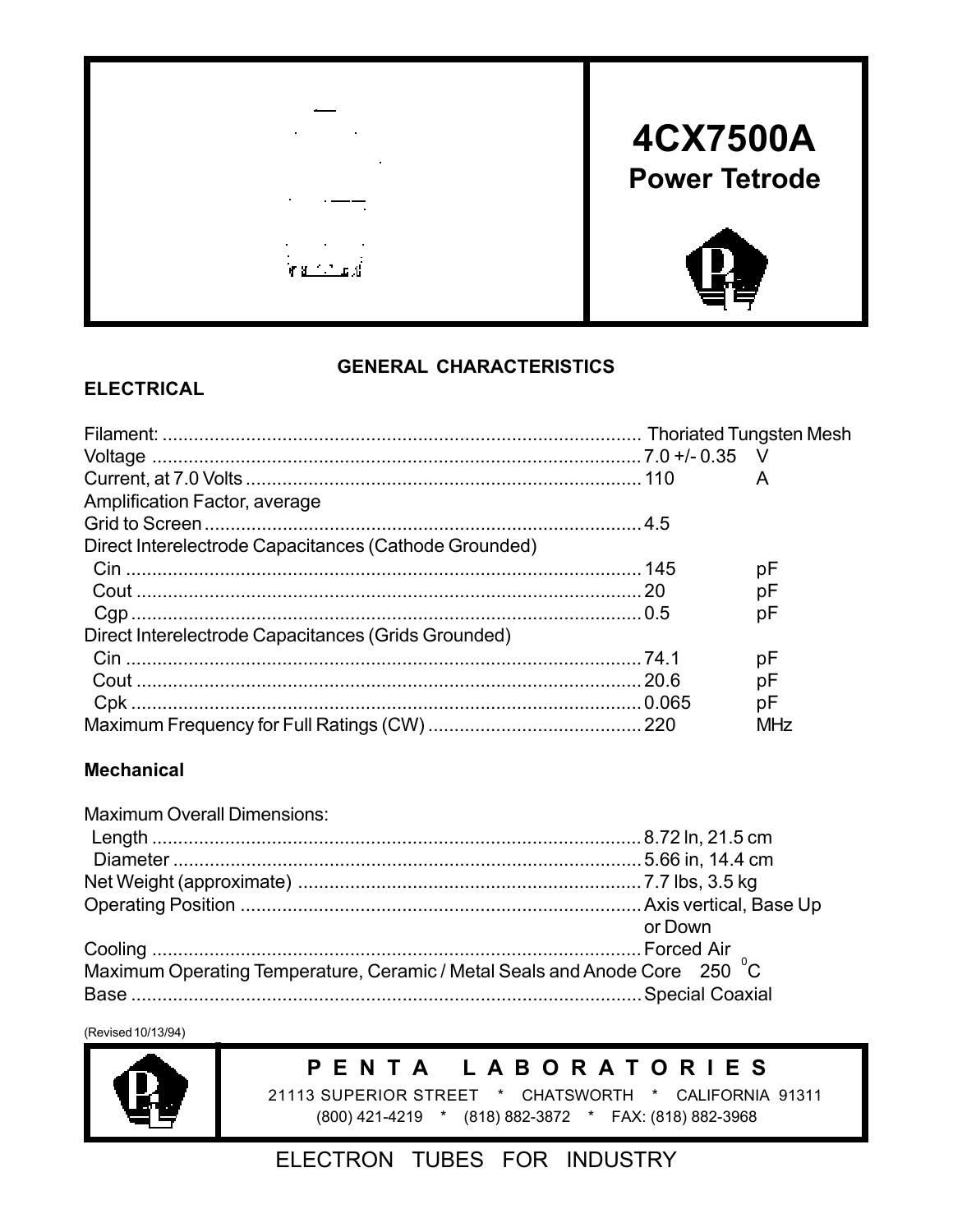#### **Radio Frequency Power Amplifier** Class C Telegraphy or FM (Key Down Conditions)

#### **Absolute Maximum Conditions**

|  | <b>Volts</b> |
|--|--------------|
|  | Volts        |
|  | <b>Volts</b> |
|  | Amperes      |
|  | Watts        |
|  | <b>Watts</b> |
|  | Watts        |

#### **Typical Operation**

|  |     |       | kVdc       |
|--|-----|-------|------------|
|  |     | 750   | <b>Vdc</b> |
|  |     | -400  | <b>Vdc</b> |
|  |     | 24    | Adc.       |
|  |     | - 140 | mAdc       |
|  |     |       | mAdc       |
|  | 100 | -130  | W          |
|  |     |       |            |
|  |     |       |            |
|  |     | 19.7  | dB         |

#### **Radio Frequency Linear Amplifier** Class AB1

#### **Absolute Maximum Ratings**

|  | Volts        |
|--|--------------|
|  | <b>Volts</b> |
|  | <b>Volts</b> |
|  | Amperes      |
|  | Watts        |
|  | <b>Watts</b> |
|  | <b>Watts</b> |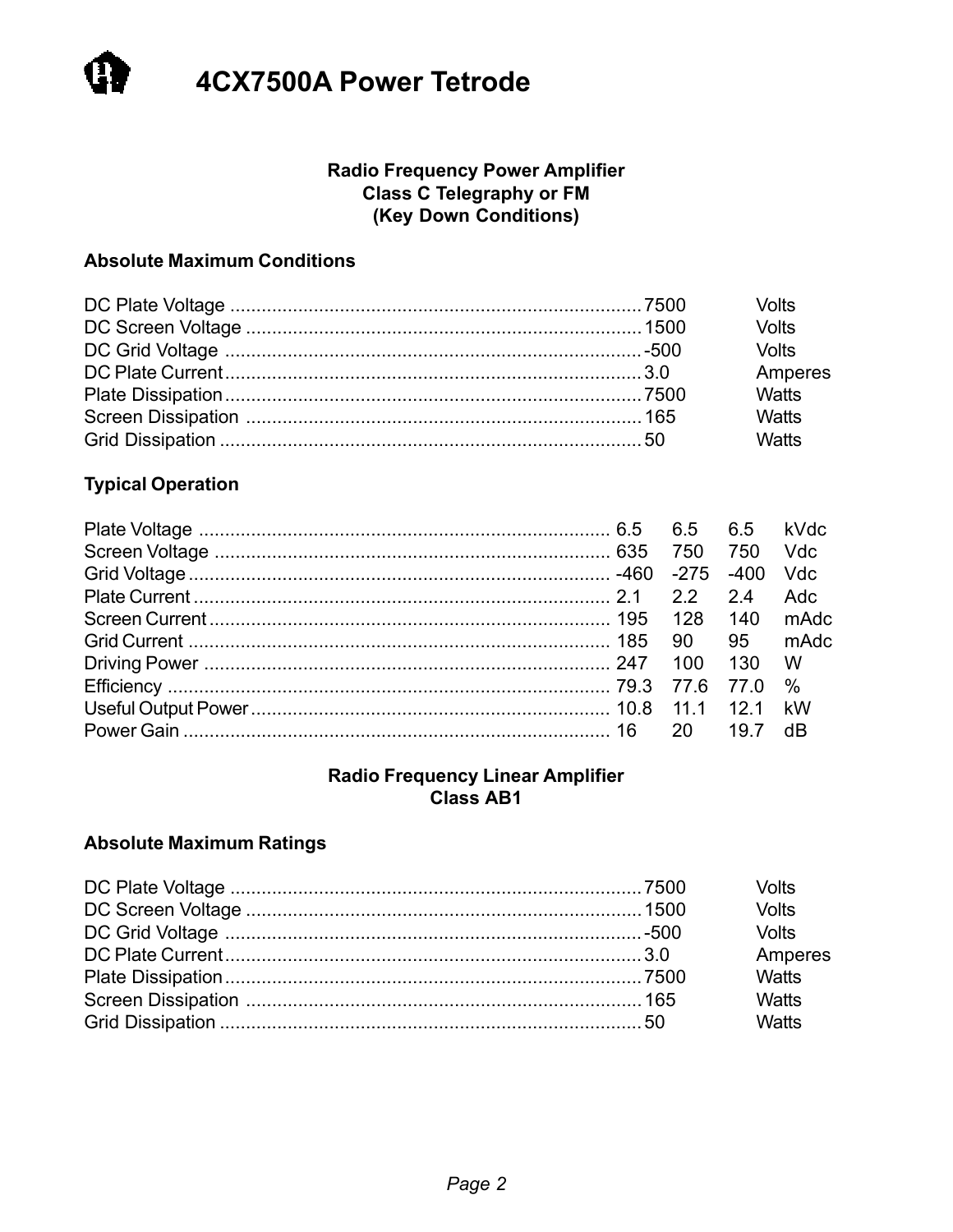

Typical Operation<br>Peak Envelope or Modulation Crest Conditions (frequencies below 30 MHz)

|                                            | Vdc<br>mAdc<br>Adc<br>Vdc<br>mAdc |
|--------------------------------------------|-----------------------------------|
|                                            | Vdc<br>mAdc<br>kW<br>W            |
| <b>Intermodulation Distortion Products</b> | dB<br>dB                          |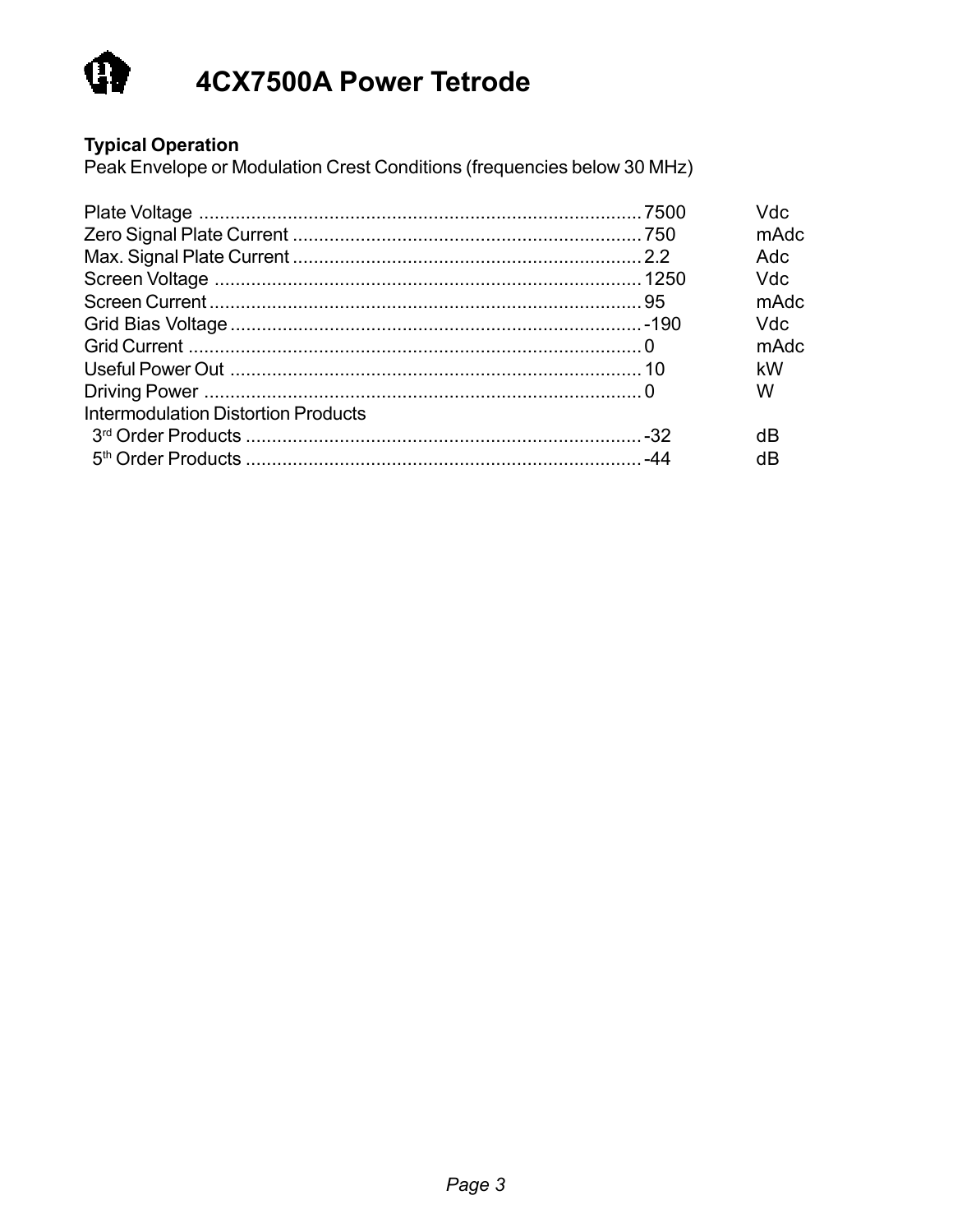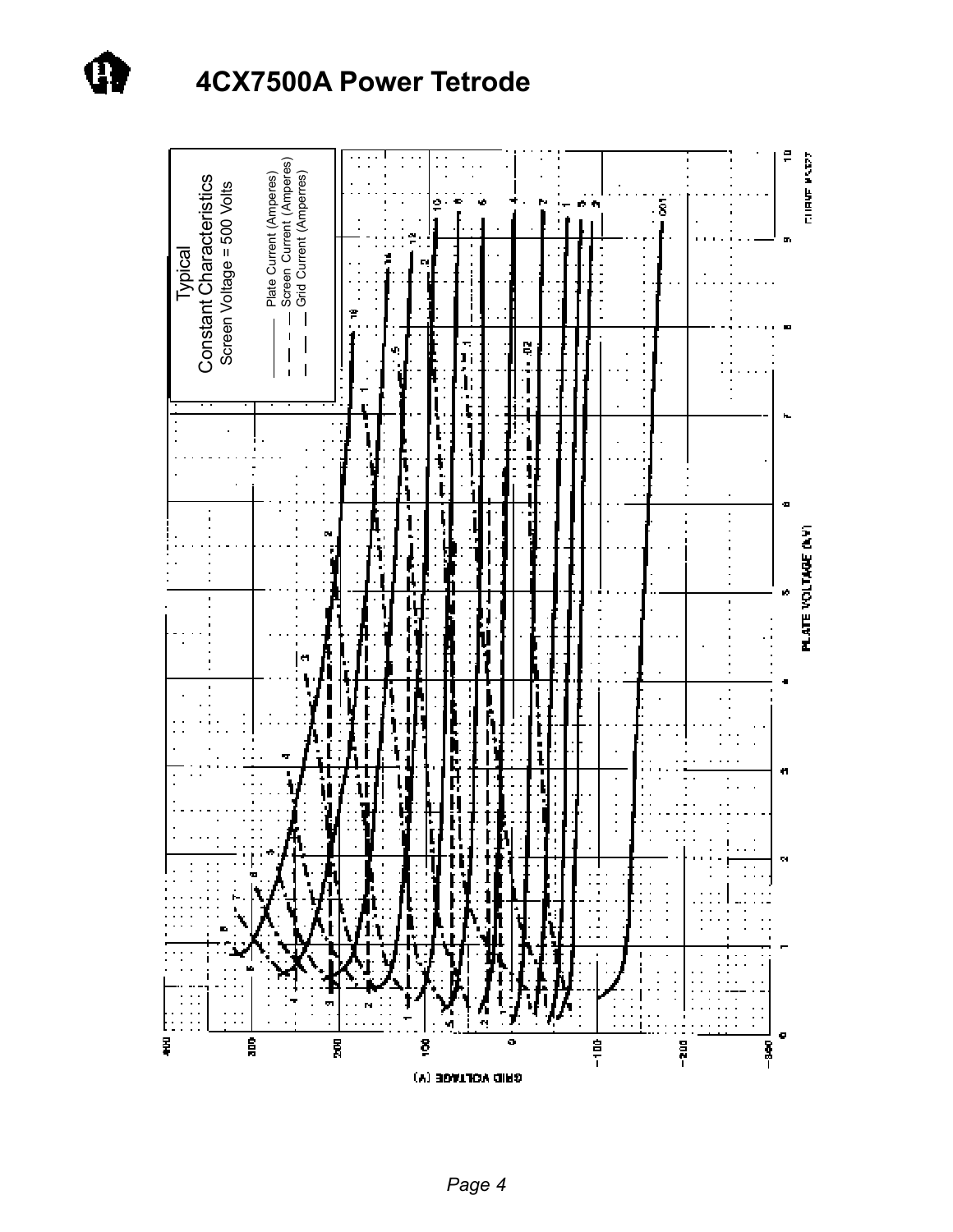

*Page 5*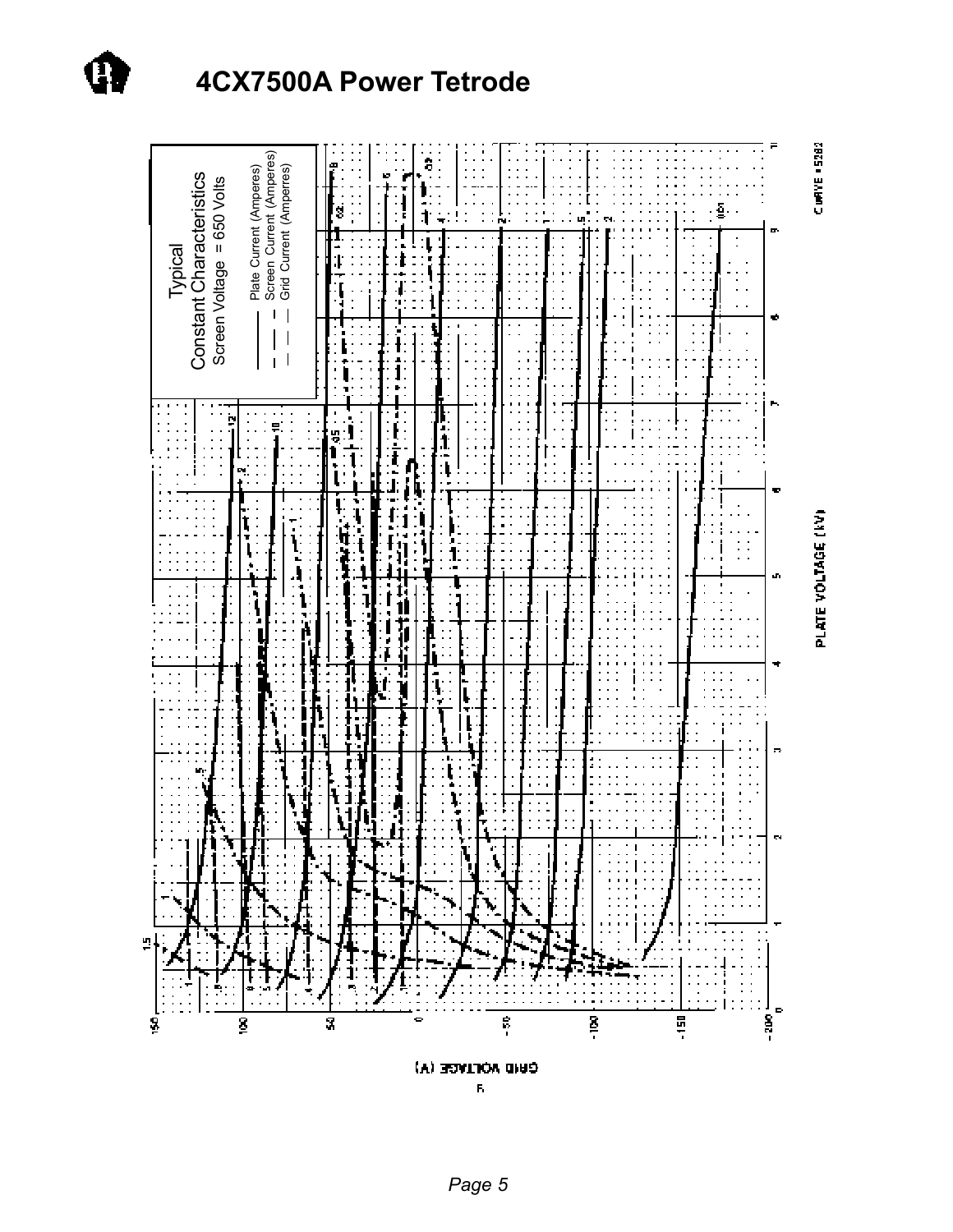

*Page 6*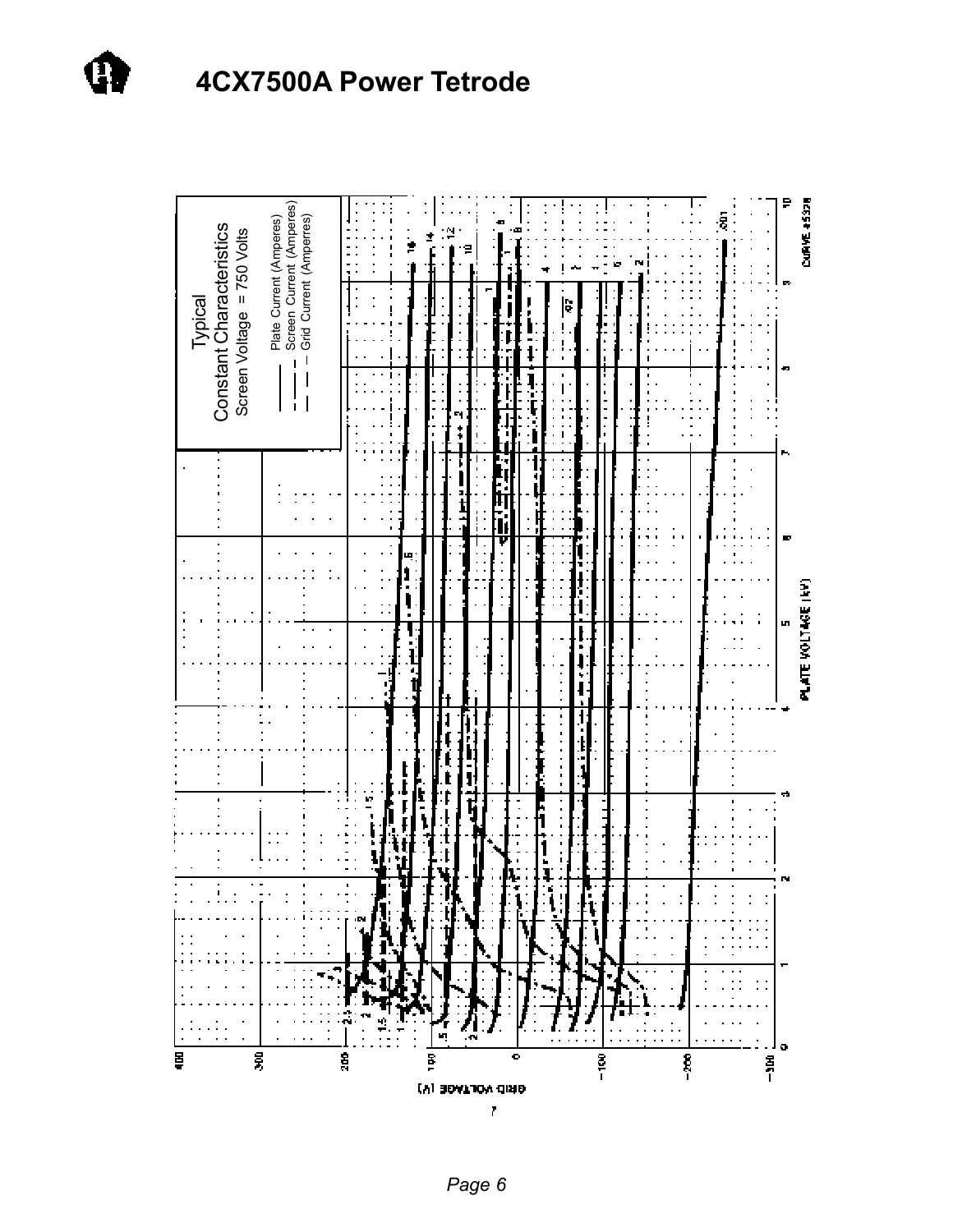